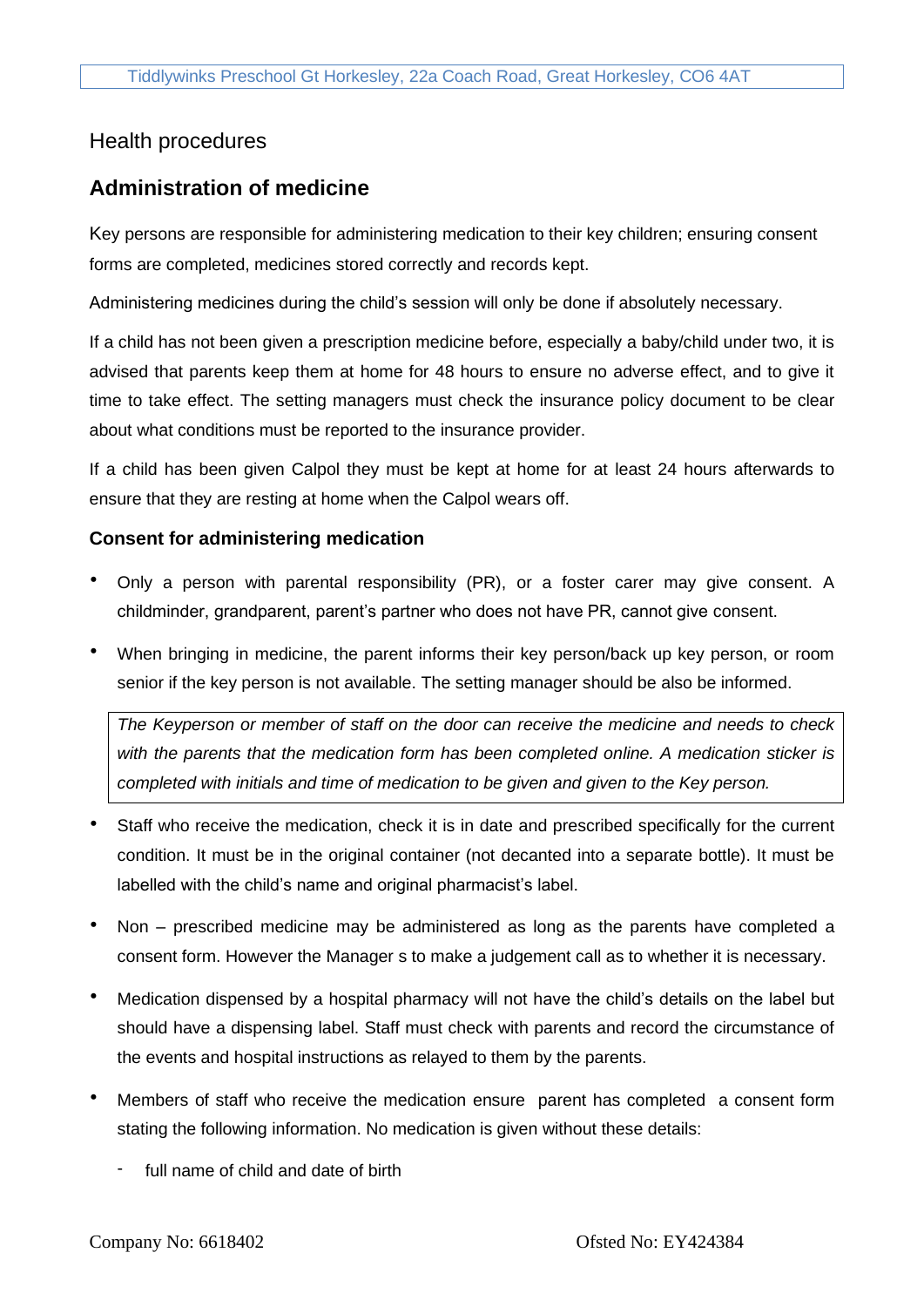- name of medication and strength
- who prescribed it
- dosage to be given
- how the medication should be stored and expiry date
- a note of any possible side effects that may be expected
- signature and printed name of parent and date

### **Storage of medicines**

All medicines are stored safely. Refrigerated medication is stored separately or clearly labelled in a marked box in the main kitchen fridge.

*The parents to inform the member of staff on arrival. This information is to be given to the Keyperson.*

- The key person is responsible for ensuring medicine is handed back at the end of the day to the parent.
- For some conditions, medication for an individual child may be kept at the setting. Healthcare plan form must be completed. Key persons check that it is in date and return any out-of-date medication to the parent.
- Parents do not access where medication is stored, to reduce the possibility of a mix-up with medication for another child, or staff not knowing there has been a change.

### **Record of administering medicines**

*A record of medicines to be given is on the childs EYLOG profile.*

The medicine record book records:

- name of child
- name and strength of medication
- the date and time of dose
- dose given and method
- signed by key person/setting manager
- verified by parent signature at the end of the day

A witness signs the medicine record book to verify that they have witnessed medication being given correctly according to the procedures here.

Page **2** of **4**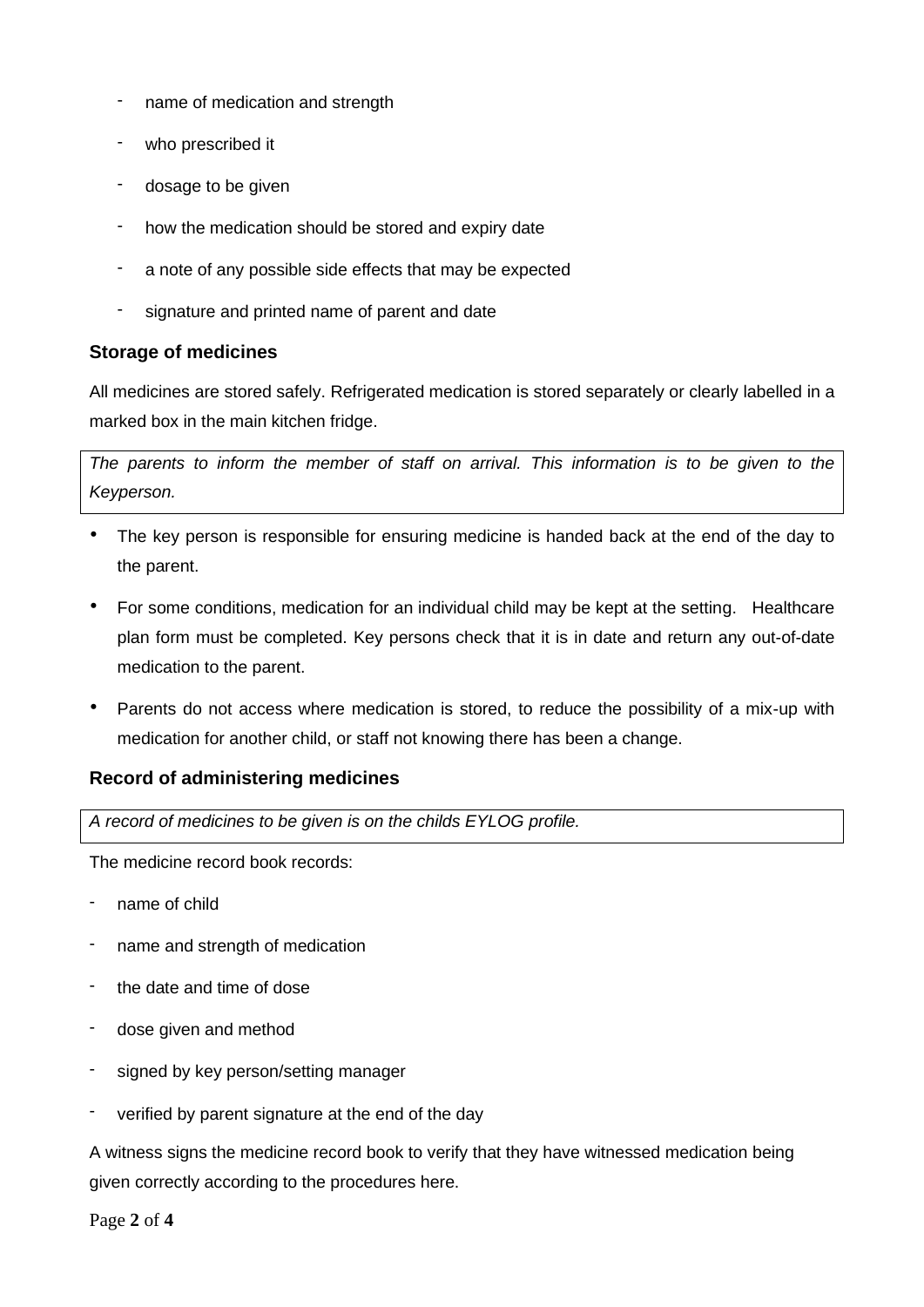- No child may self-administer. If children are capable of understanding when they need medication, e.g. for asthma, they are encouraged to tell their key person what they need. This does not replace staff vigilance in knowing and responding.
- The medication records are monitored to look at the frequency of medication being given. For example, a high incidence of antibiotics being prescribed for a number of children at similar times may indicate a need for better infection control.

### **Children with long term medical conditions requiring ongoing medication**

- Risk assessment is carried out for children that require ongoing medication. This is the responsibility of the setting manager and key person. Other medical or social care personnel may be involved in the risk assessment.
- Parents contribute to risk assessment. They are shown around the setting, understand routines and activities and discuss any risk factor for their child.
- For some medical conditions, key staff will require basic training to understand it and know how medication is administered. Training needs is part of the risk assessment.
- Risk assessment includes any activity that may give cause for concern regarding an individual child's health needs.
- Risk assessment also includes arrangements for medicines on outings; advice from the child's GP's is sought if necessary, where there are concerns.
- Health care plan form is completed fully with the parent; outlining the key person's role and what information is shared with other staff who care for the child.
- The plan is reviewed every six months (more if needed). This includes reviewing the medication, for example, changes to the medication or the dosage, any side effects noted etc.

### **Managing medicines on trips and outings**

- Children are accompanied by their key person, or other staff member who is fully informed about their needs and medication.
- Medication is taken in a plastic box labelled with the child's name, name of medication, copy of the consent form and a card to record administration, with details as above.
- The card is later stapled to the medicine record book and the parent signs it.
- If a child on medication has to be taken to hospital, the child's medication is taken in a sealed plastic box clearly labelled as above.

### **Staff taking medication**

Page **3** of **4**